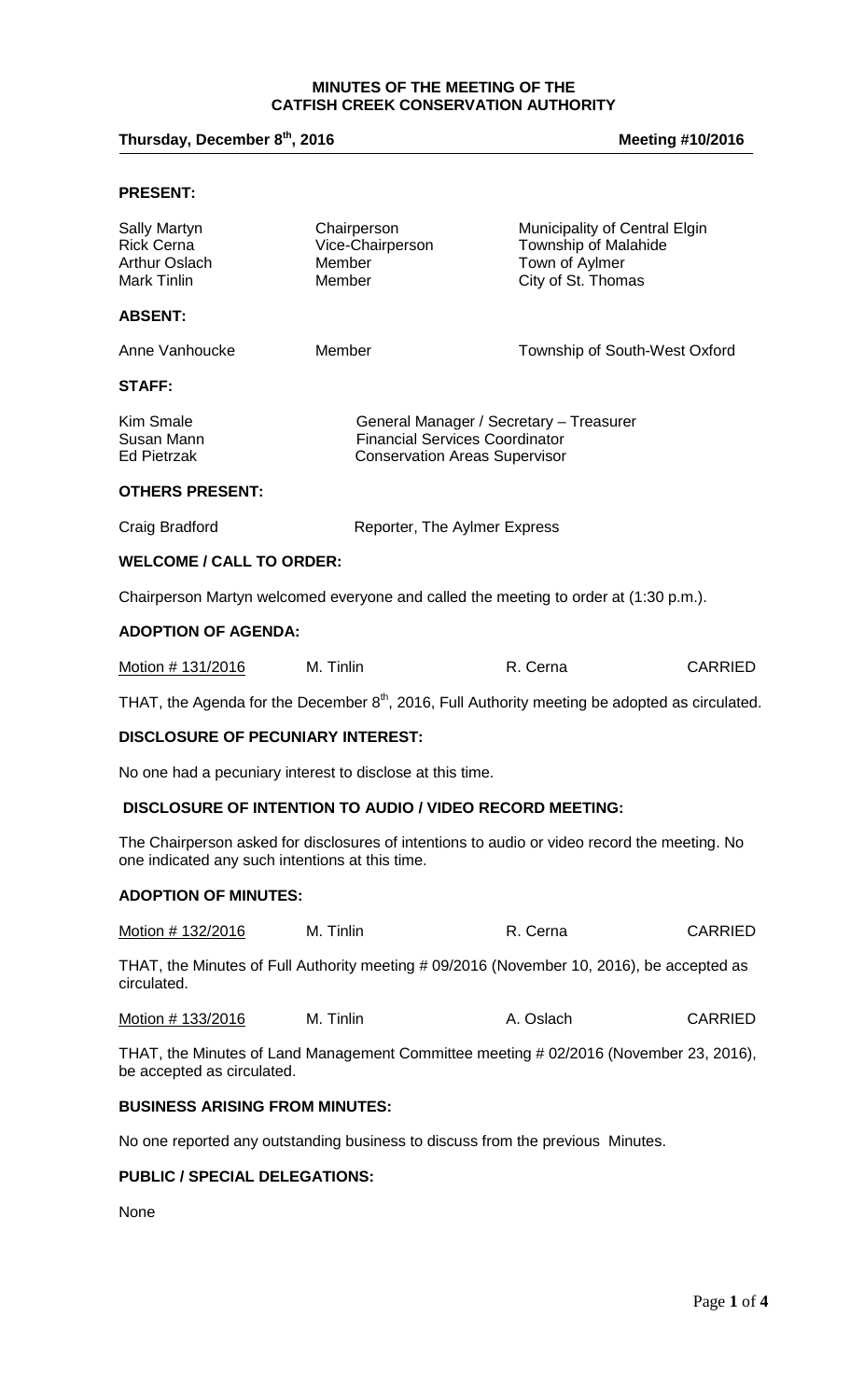## **REPORTS:**

|                                              | Report FA 68/2016 – Monthly Staff Reports, was presented, discussed, and resolved.                                                                                     |           |                |
|----------------------------------------------|------------------------------------------------------------------------------------------------------------------------------------------------------------------------|-----------|----------------|
| Motion # 134/2016                            | R. Cerna                                                                                                                                                               | M. Tinlin | <b>CARRIED</b> |
|                                              | THAT, Staff Reports for the month of November, 2016, be noted and filed.                                                                                               |           |                |
| discussed, and resolved.                     | Report FA 69/2016 – November Summary of Revenue and Expenditures, was presented,                                                                                       |           |                |
| Motion # 135/2016                            | A. Oslach                                                                                                                                                              | M. Tinlin | <b>CARRIED</b> |
| THAT, Report FA 69/2016, be noted and filed. |                                                                                                                                                                        |           |                |
|                                              | Report FA 70/2016 - Accounts Payable, was presented, discussed, and resolved.                                                                                          |           |                |
| the members to review and ratify.            | The Financial Services Coordinator distributed copies of Report FA 70/2016, at the meeting for                                                                         |           |                |
| Motion # 136/2016                            | R. Cerna                                                                                                                                                               | A. Oslach | <b>CARRIED</b> |
| FA 70/2016.                                  | THAT, Accounts Payable totaling \$98,245.63, be approved for payment as presented in Report                                                                            |           |                |
|                                              | Report FA 71/2016 - Monthly Plan Review, was presented, discussed, and resolved.                                                                                       |           |                |
| Motion # 137/2016                            | A. Oslach                                                                                                                                                              | R. Cerna  | <b>CARRIED</b> |
| October and November, 2016.                  | THAT, the Full Authority approve the Monthly Plan Review Report for the months of September,                                                                           |           |                |
| resolved.                                    | Report FA 72/2016 – Proposed 2017 Meeting Schedule, was presented, discussed, and                                                                                      |           |                |
| Motion # 138/2016                            | R. Cerna                                                                                                                                                               | A. Oslach | <b>CARRIED</b> |
| 72/2016.                                     | THAT, the Full Authority approve the 2017 Meeting Date Schedule as outlined in Report FA                                                                               |           |                |
|                                              | Report FA 73/2016 – Ice Breaking Quotations, was presented, discussed, and resolved.                                                                                   |           |                |
| Motion #139/2016                             | A. Oslach                                                                                                                                                              | M. Tinlin | <b>CARRIED</b> |
|                                              | THAT, the Catfish Creek Conservation Authority forward the Quotations for Ice Breaking<br>Services to the Township of Malahide for Council's review and consideration. |           |                |
|                                              | Report FA 74/2016 - Year - End Motions, was presented, discussed, and resolved.                                                                                        |           |                |
| Motion # 140/2016                            | A. Oslach                                                                                                                                                              | R. Cerna  | <b>CARRIED</b> |
| 74/2016.                                     | THAT, the Full Authority approve the list of Year – End Motions contained in Report FA                                                                                 |           |                |
|                                              | <b>GENERAL MANAGER / SECRETARY-TREASURER'S REPORT:</b>                                                                                                                 |           |                |

a) Christmas Spirit Walk:

The Annual Christmas Spirit Walk was held at the Springwater Conservation Area on December 3<sup>rd</sup>, 2016. Over 500 people attended the event which is organized as a fundraiser in partnership with the Elgin Hiking Trail Club.

b) Elgin Clean Water Program:

The General Manager / Secretary-Treasurer informed the members that Elgin County Council had recently approved a \$40,000.00 subsidy to the Elgin Clean Water Program. This funding will be added as a line item in the County's annual Operations Budget thanks in part to the efforts of the stewardship staff at the Kettle Creek Conservation Authority.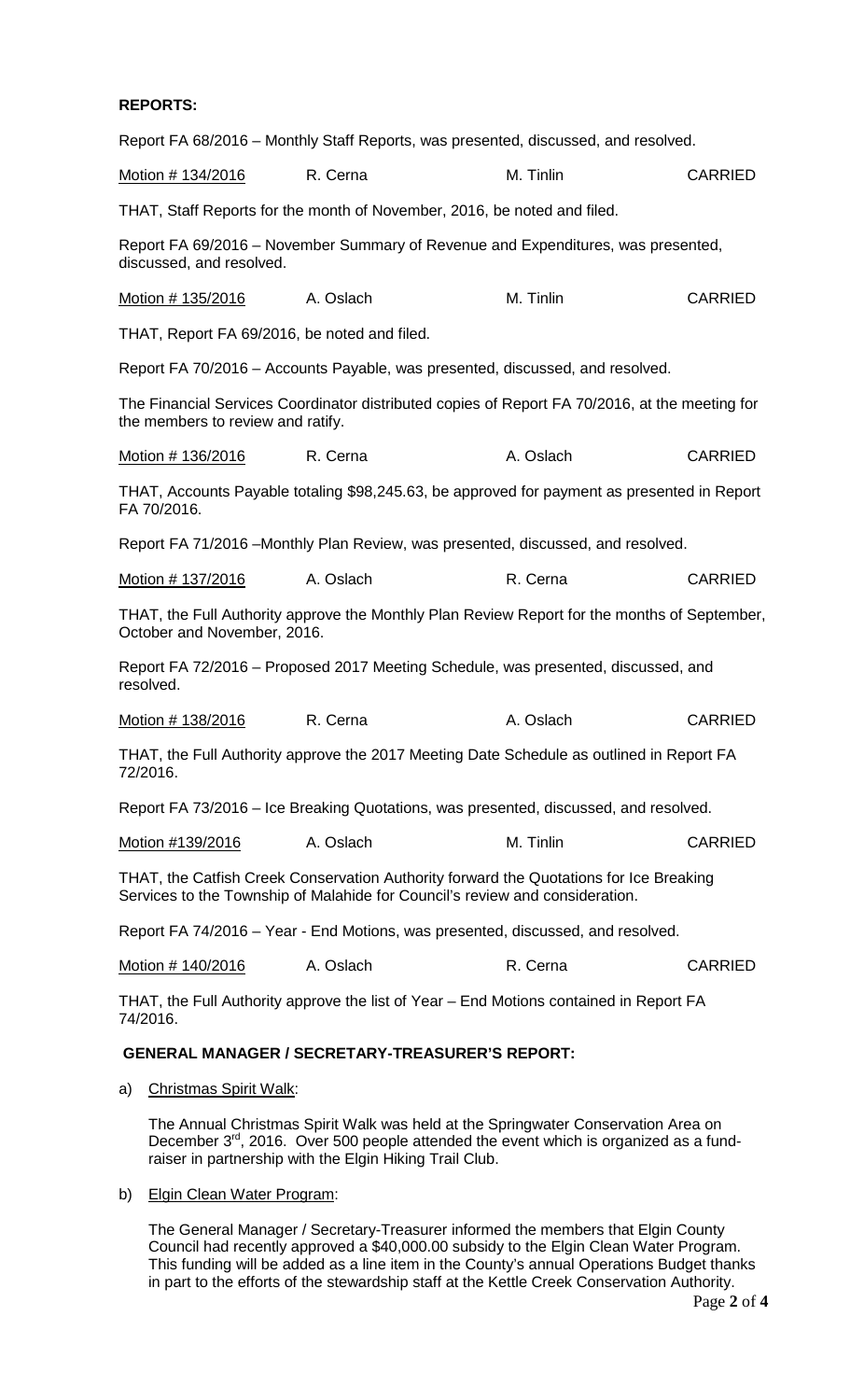## **UNFINISHED BUSINESS:**

None

### **CHAIRPERSON'S / BOARD MEMBER'S REPORT:**

Member Oslach asked the members to consider providing the Town of Aylmer with any environmental information that could be displayed at their booth during the Aylmer and East Elgin Home and Garden Show being held on March 24 -26, 2017.

He also provided the members with some additional information regarding the recent cancellation of the By-law Enforcement Services Agreements with the Commissionaires Great Lakes.

### **NOTICE OF MOTIONS / NEW BUSINESS:**

a) Annual Meeting Venue:

The Board directed the General Manager / Secretary-Treasurer to book the East Elgin Community Complex for the CCCA Annual General Meeting scheduled for Thursday, February 23<sup>rd</sup>, 2017.

- Correspondence Register for November 1 - 30, 2016

## **CORRESPONDENCE:**

- a) Copied:
	- None
- b) Not Copied:

| <u> Motion # 141/2016</u>                                                                                                 | A. Vanhoucke                                                              | A. Oslach | <b>CARRIED</b> |
|---------------------------------------------------------------------------------------------------------------------------|---------------------------------------------------------------------------|-----------|----------------|
|                                                                                                                           | THAT, the Correspondence Register for November, 2016, be noted and filed. |           |                |
| <b>COMMITTEE OF THE WHOLE:</b>                                                                                            |                                                                           |           |                |
| Motion # 142/2016                                                                                                         | M. Tinlin                                                                 | A. Oslach | <b>CARRIED</b> |
| THAT, the Full Authority adjourn to the Committee of the Whole to discuss two (2) matters of<br>personnel at (2:10 p.m.). |                                                                           |           |                |
| All staff were asked to leave the meeting while the Full Authority considered the two (2)<br>matters for personnel.       |                                                                           |           |                |
| The General Manager / Secretary-Treasurer returned to the meeting at (2:30 p.m.).                                         |                                                                           |           |                |
| Motion # 143/2016                                                                                                         | M. Tinlin                                                                 | A. Oslach | <b>CARRIED</b> |
| THAT, the Committee of the Whole rise and report at (2:35 p.m.).                                                          |                                                                           |           |                |
|                                                                                                                           | M. Tinlin                                                                 | A. Oslach | <b>CARRIED</b> |
| THAT, the Minutes of Personnel / Finance Committee meeting #02/2016 (November 23, 2016),<br>be accepted as circulated.    |                                                                           |           |                |
| Motion # 145/2016                                                                                                         | A. Oslach                                                                 | M. Tinlin | <b>CARRIED</b> |

THAT, the current format for the annual Performance Appraisal for the position of General Manager / Secretary-Treasurer approved at Meeting #PF 05/2015, be amended to include a category on Leadership.

| Motion # 146/2016 | A. Oslach | M.<br><u>Linlin</u> | CARRIED |
|-------------------|-----------|---------------------|---------|
|                   |           |                     |         |

THAT, the Employee Performance Appraisal completed for the General Manager / Secretary-Treasurer dated December  $8<sup>th</sup>$ , 2016, be approved as discussed..